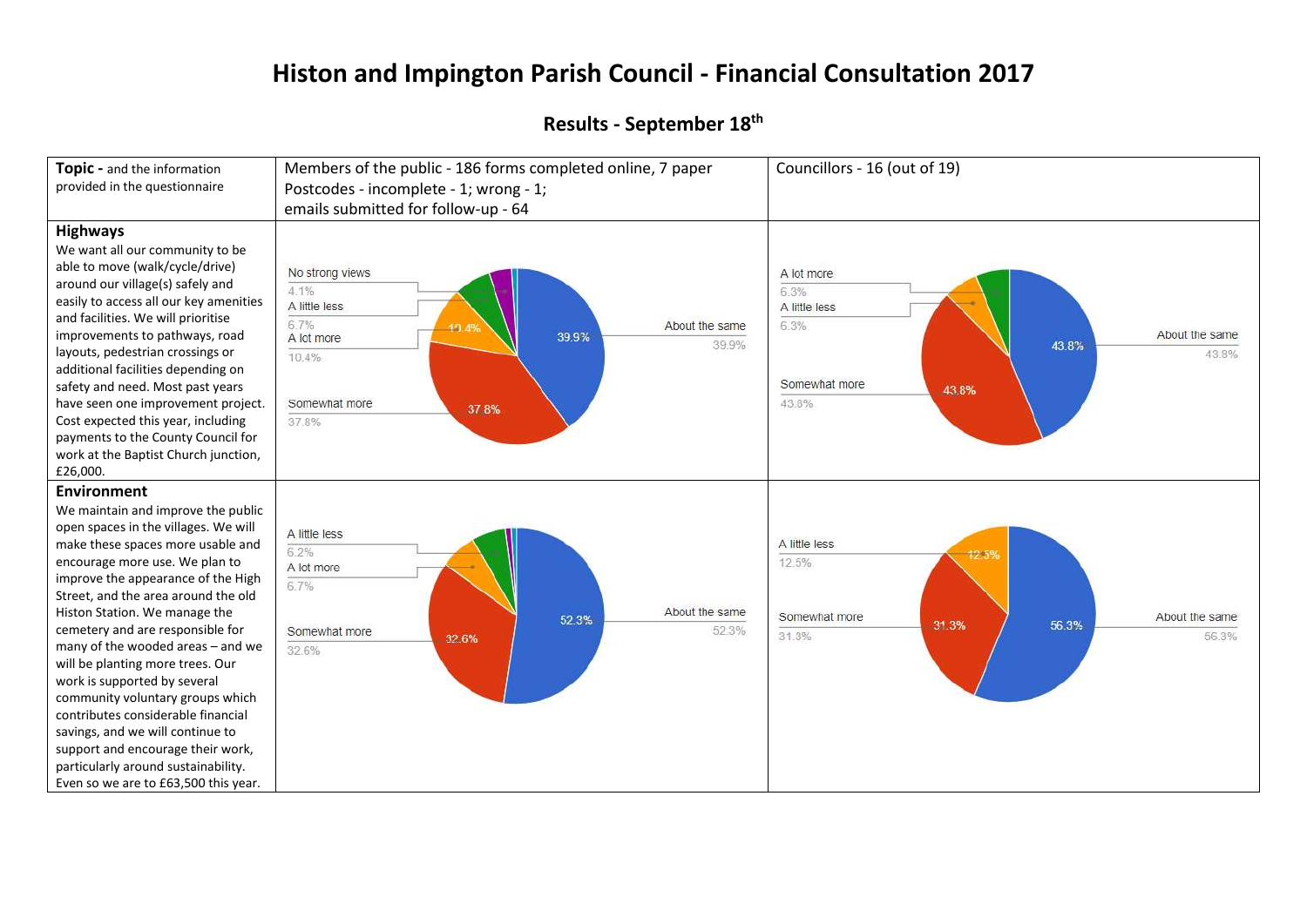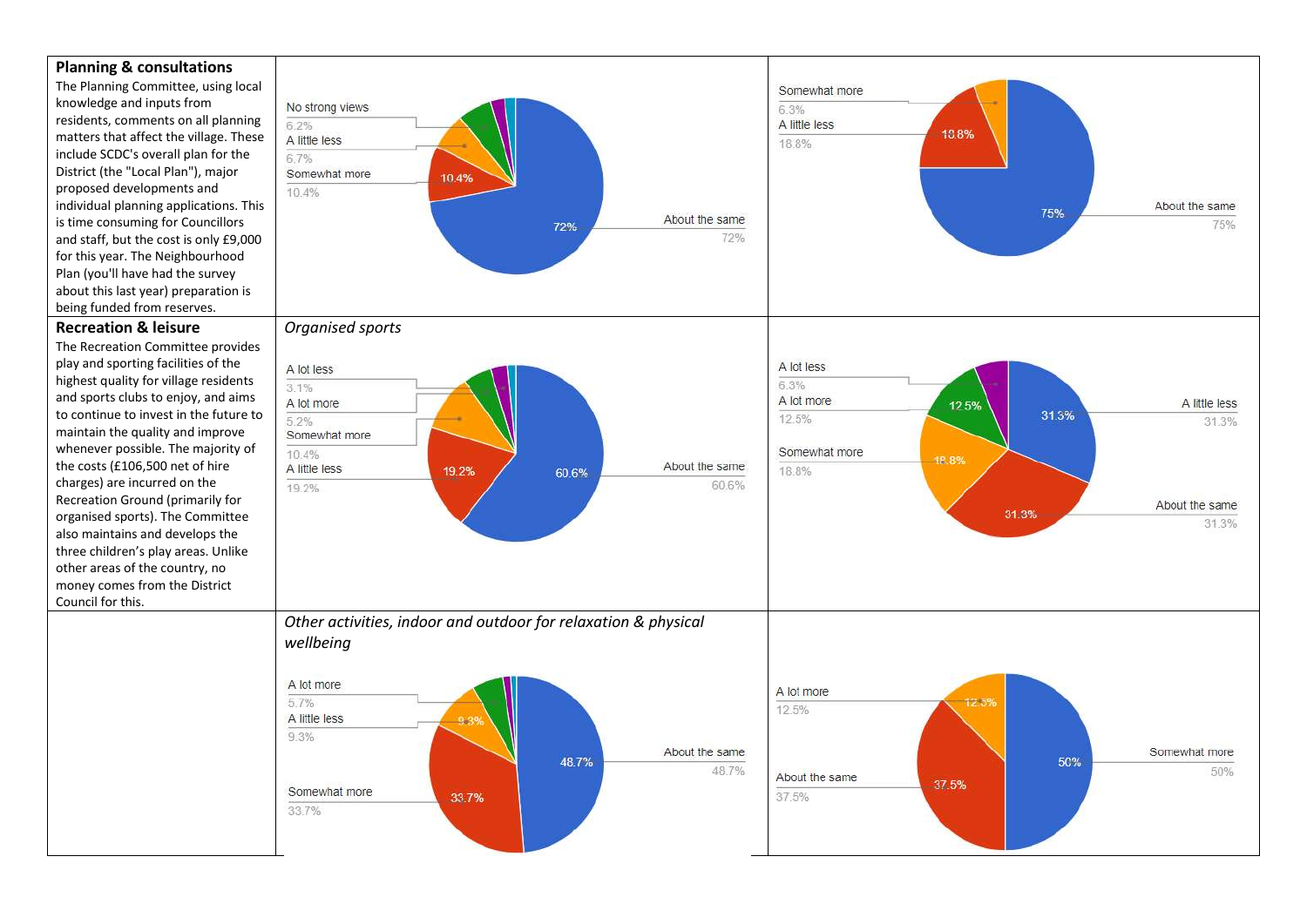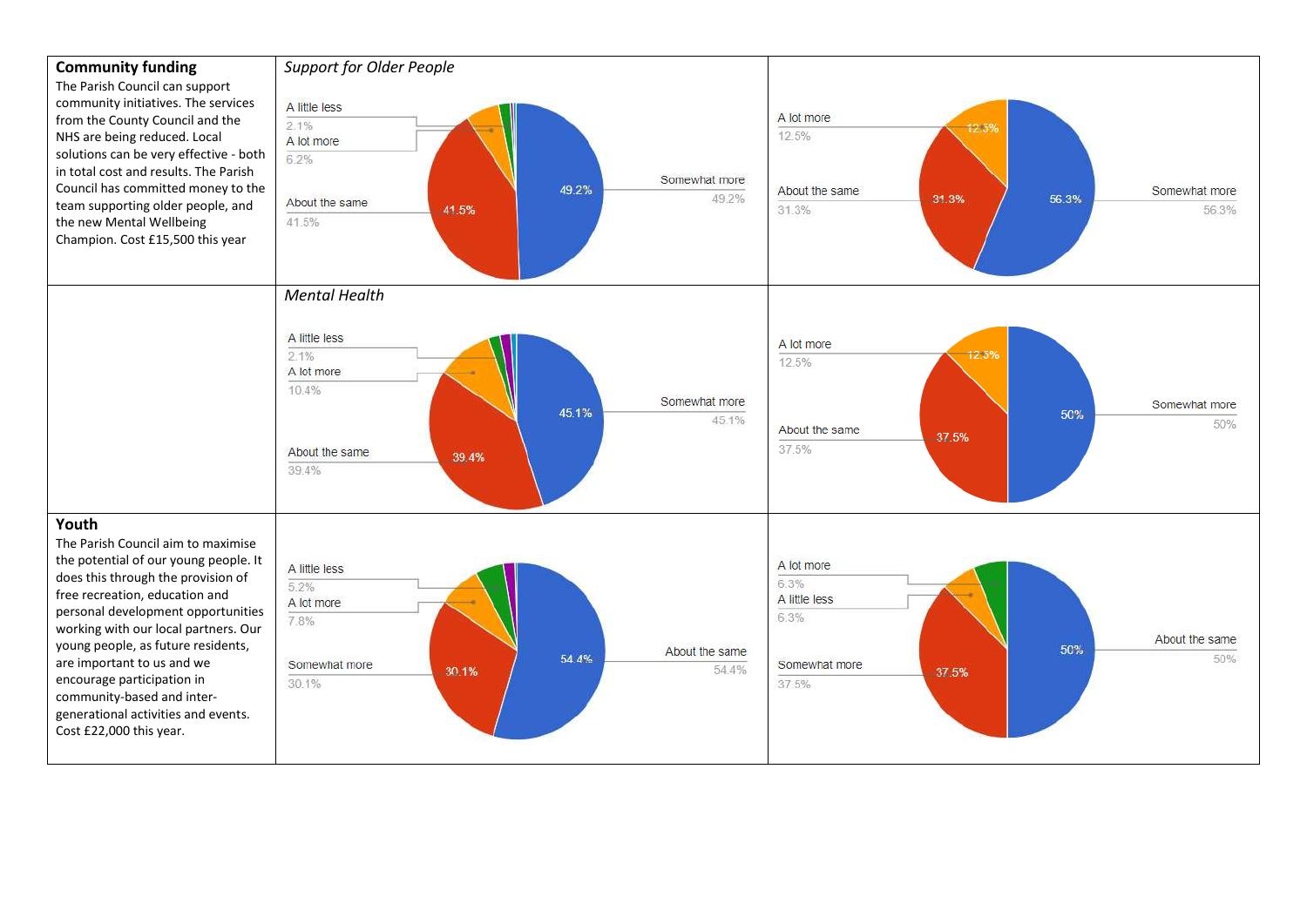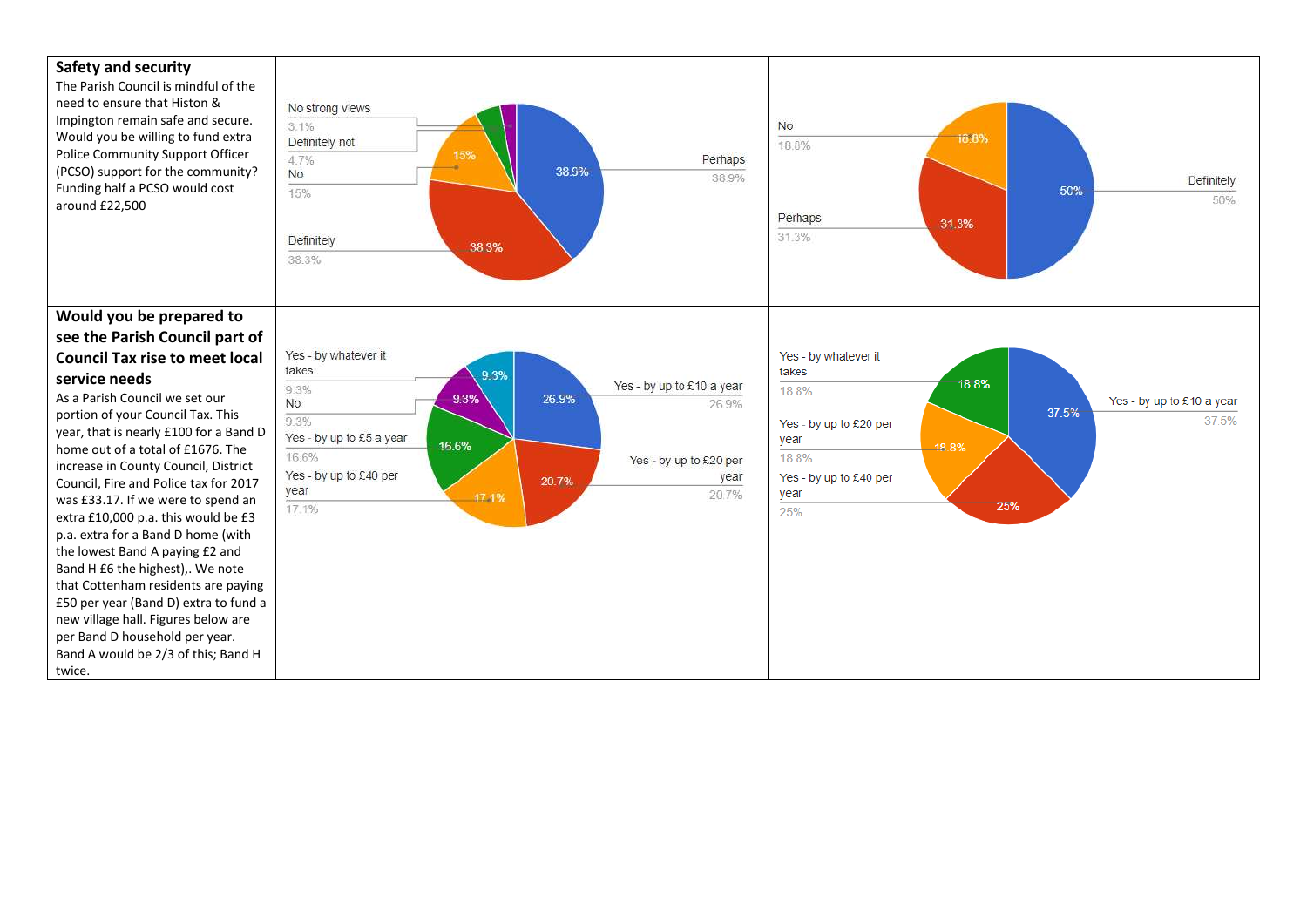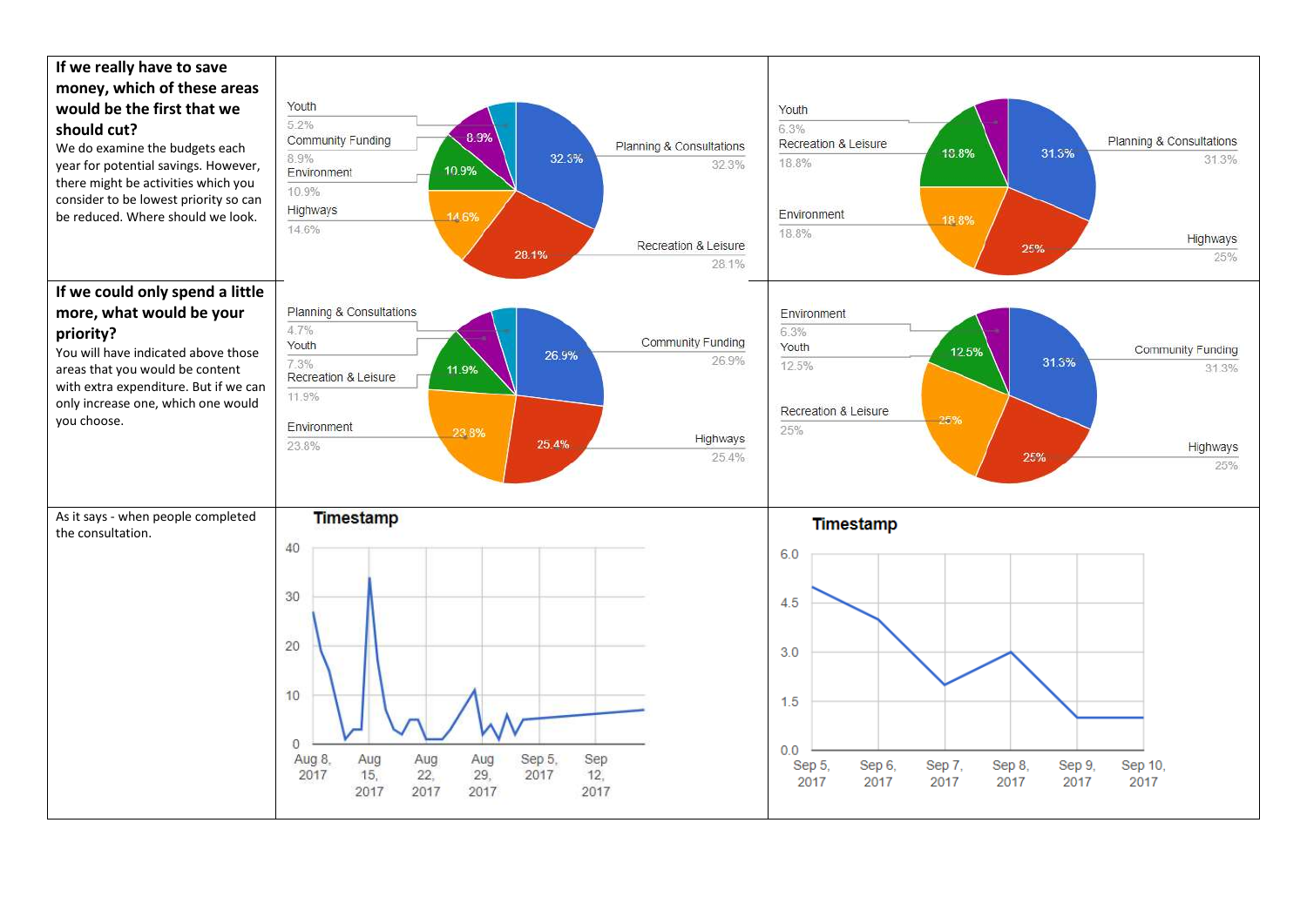| Is there anything else that<br>the Parish Council should be<br>looking to spend on?<br>Optional - please be as specific as<br>possible, there is no limit on length<br>of your answer. The Council may or<br>may not be able to do what you<br>suggest, but please do let us have<br>your ideas!<br>Word cloud form | overgrown be<br>orgainity<br>football residents<br>think lighting<br>around<br>increased A few Councillors answered this, but not enough to be that meaningful.<br>cycle.<br>around<br>guided facilities<br>children limit<br>risk<br>som<br>paths<br>sport<br>par<br>bell<br>securi<br>high<br>lane<br>along<br>very<br>give<br>park Stop<br>poor cau<br>space<br>money<br>crime<br><b>pcso</b> better<br>feel<br>such<br>lives<br>scnoo<br>police<br>open red<br>toph.<br>alley<br>footp<br>good COUNCI<br>.ing<br>help<br>part<br>ned<br>traffic<br>many<br>shop<br>need<br>junction<br>calming<br>over<br><i><u><b>Improve</b></u></i><br>live<br>terrible<br>bav<br>extremely<br>street<br>please<br>station<br>funding<br>walkers being highways<br>continue u |
|---------------------------------------------------------------------------------------------------------------------------------------------------------------------------------------------------------------------------------------------------------------------------------------------------------------------|----------------------------------------------------------------------------------------------------------------------------------------------------------------------------------------------------------------------------------------------------------------------------------------------------------------------------------------------------------------------------------------------------------------------------------------------------------------------------------------------------------------------------------------------------------------------------------------------------------------------------------------------------------------------------------------------------------------------------------------------------------------------|
|---------------------------------------------------------------------------------------------------------------------------------------------------------------------------------------------------------------------------------------------------------------------------------------------------------------------|----------------------------------------------------------------------------------------------------------------------------------------------------------------------------------------------------------------------------------------------------------------------------------------------------------------------------------------------------------------------------------------------------------------------------------------------------------------------------------------------------------------------------------------------------------------------------------------------------------------------------------------------------------------------------------------------------------------------------------------------------------------------|

There's a risk of trying to get rather too much out of a qualitative approach, but, if we give values to the answers of

A lot more 2 Somewhat more 1 About the same 0 A little less  $-1$ <br>A lot less  $-2$ A lot less

And then sum each, we can get some indication of the overall preference. Dividing that by the number of responses gives us a figure for the support (or not) for each area.

|           | <b>Highways</b> | <b>Environment</b> | <b>Planning &amp;</b><br>consultations | <b>Recreation &amp;</b><br>leisure [Organised<br>sports | <b>Recreation &amp; leisure [Other</b><br>activities, indoor and outdoor for<br>relaxation & physical wellbeing] | <b>Community funding</b><br><b>Support for Older</b><br>People] | Community<br>funding [Mental<br>Health] | Youth |
|-----------|-----------------|--------------------|----------------------------------------|---------------------------------------------------------|------------------------------------------------------------------------------------------------------------------|-----------------------------------------------------------------|-----------------------------------------|-------|
| Communitv | 0.50            | 0.38               | 0.05                                   | $-0.05$                                                 | 0.34                                                                                                             | 0.59                                                            | 0.62                                    | 0.39  |
| Council   | 0.50            | 0.19               | $-0.13$                                | 0.00                                                    | 0.75                                                                                                             | 0.81                                                            | 0.75                                    | 0.44  |

We could read that as Council is, compared with the Community:

Equally ambitious re Highways; less ambitious re the Environment; negative about Planning; ambivalent about Sports, though *marginally* more positive than the community; and much more ambitious about general recreation; and more ambitions about Community support ant Youth